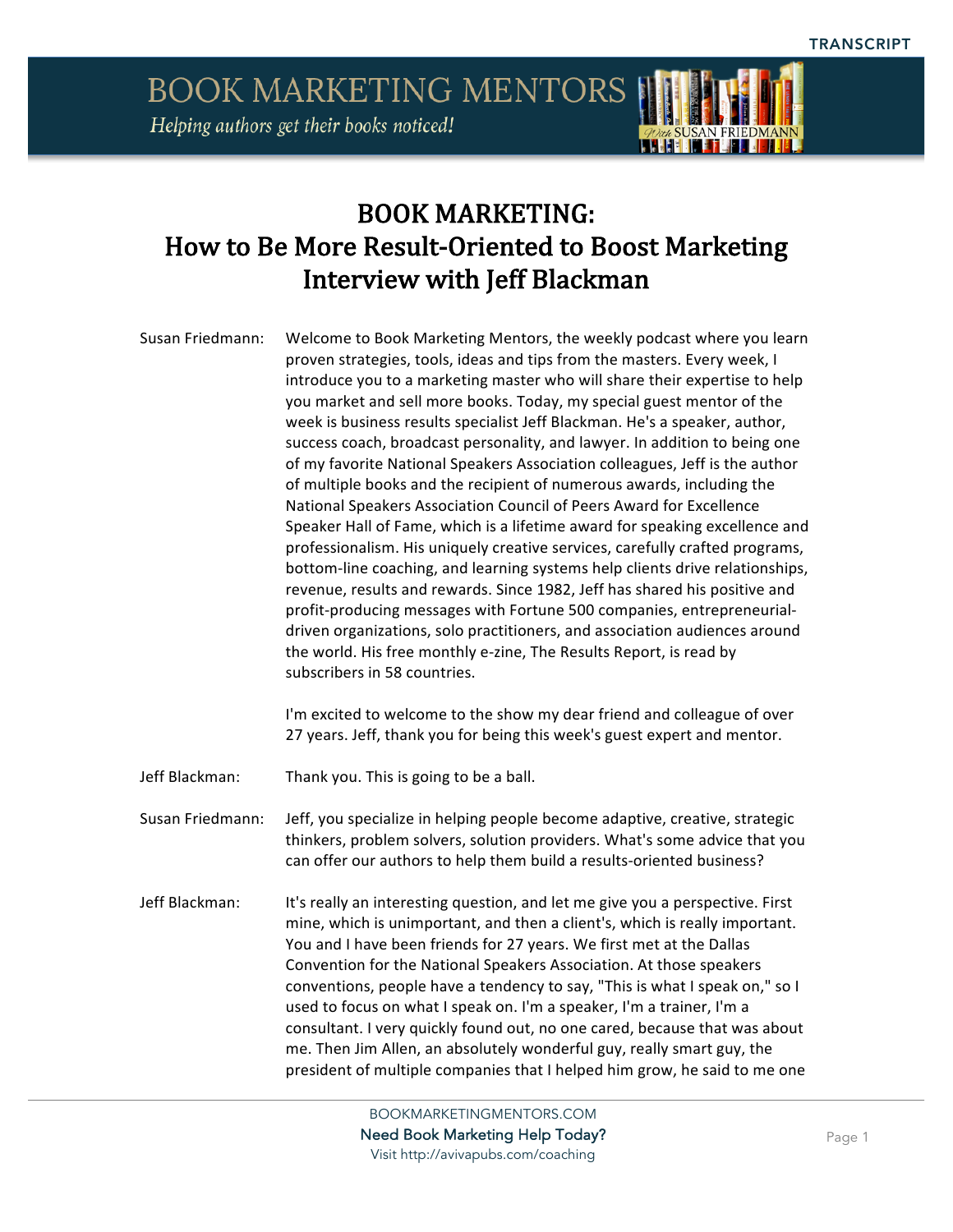> day, decades ago, he said, "You know, Jeff, I don't think of you as a speaker, as a trainer, or as a consultant." He said, "I really think of you as a business growth specialist," and that was an epiphany. I figured, if that's how a client thinks of me, that's really how I need to describe myself. When someone says, "Jeff, what do you do?" I'll say something like what I'm about to say, or an abbreviated version, but something akin to, "I'm a business growth specialist who helps CEOs, entrepreneurs, the senior leadership teams and sales people sleep really, really well at night."

L CHELLET

What happens is people go, "Really, well, how do you do that?" I go, "Well, it differs with everyone. Tell me more about you, your business. Your challenges, your hopes, your dreams." The real key, if you want a results orientation, is stop focusing on yourself, and instead really focus on the hopes, the dreams, the desires of others, because whether we're talking about the spoken word, or the printed word, I always tell people, there are only 2 driving motivators, Susan, for everything that we do in life, whether it's personal or professional. 2 driving motivators, that's it. Would you like to hear them?

- Susan Friedmann: I would love to hear them, and I think our listeners would, too.
- Jeff Blackman: Number 1. The only thing that other people invest in is your ability to deliver to them a more favorable future. That's it. All they want is a more favorable future. The second driving motivator is how can you improve one's condition? If you've got the ability through the spoken word or through our focus today, especially, the written word, whether it's going to be something informative, something that's going to be how-to, something that's barely going to be entertaining, inspirational. Whatever it might be, if those words, those prose, those thoughts, ideas, have got the ability to either help someone attain a more favorable future, or to improve their condition, then what you've done is you've created merely a reader into potentially a fan, a believer, even a zealot.

Here's the real good news. They spread the word. They want to read more of what you will write, because they know they'll have a positive impact upon their life. When you have a positive impact upon their life, guess what? It just did the same thing in return for yourself. Make the focus them before you ever make the focus you.

Susan Friedmann: That's such powerful information, and just turning your attention, as you say, on the other person because it's so easy for us to be self-focused but forgetting, of course, that it's the other person focused, and that's what they're really interested in. They care about themselves and not about you, and you should care about them. Thank you for that. Another concept that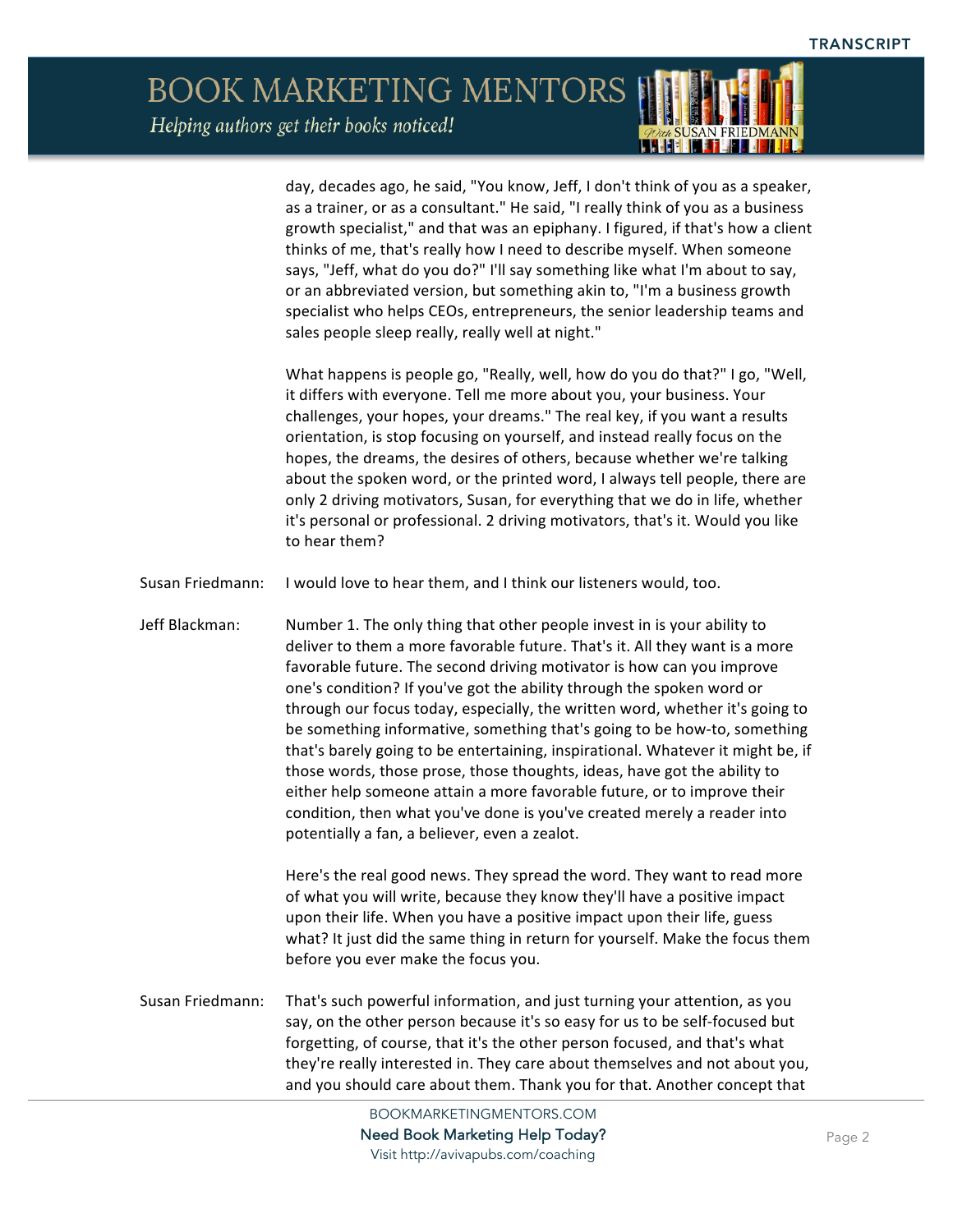

Helping authors get their books noticed!

you teach is how to focus your power, turn your knowledge into action, turn your dreams into reality, and generate results. Can you share some tips on how our listeners can do any of that, if not all of it?

Jeff Blackman: Your question actually implies the answer, the word 'focus.' Focus is a big deal, Susan. The difficulty is that even as adults, adults are often attracted to the next shiny object. "Oh, that's neat. Oh, wait a minute. Yeah. Let me focus on that. Oh, wait a minute. That's a really cool possibility." What happens is we're easily distracted, and distraction is really problematic, so I am incredibly focused. My wife might say intense or annoying, and you know Cheryl as well. You've known her for 27 years, but when I'm in focus mode, I'm in focus mode, and discipline is a word not only that I believe in, but I stare at it. It is literally a word that is framed in my office, because what takes place is that we get time, but it's finite. It is not infinite. It is finite.

> I love when people talk about, "Gee, I need to save time." Guess what? Impossibility. It will not happen. You cannot save i.e. 60 minutes today and then say, "Hey, you know what? It's the fourth quarter, it's where all the holidays. Yeah. Those 60 minutes that I saved in the summer, I'm going to use them now around Christmas, Hanukkah, Kwanzaa," whatever you choose to observe or not observe, you cannot save time. 1,440 minutes. That's all you get each day. 1440. The song from the music "Rent" in terms of 525,600, how do you measure the year in a life? That's all you get. Time is finite. Therefore, you've got to be very particular in terms of how you choose to manage yourself, not your time. I will often meet people who say to me, "When do you find the time to write?" When I carve out the time. Not that easy.

> Here is a good example. We've got something in Chicago called summer. It lasts for about 3 days. As a result of that, you really need to take advantage of summer before the snow and the wind and yick weather starts to hit. I was up at about 3:30 this morning. By about 4, 4:15 at the latest, I was already writing. I was then finished writing by about 6 or 6:15 because I've got an ongoing supply that I must supply in terms of my loose paper columns, or my blog, or magazine columns, or new entries as I'm doing the edit of a new edition, for example, of Peak Your Profits, which will be the 5th edition. By 6:15, I was done. It let me then jump on the bike, go out for about 6 to 7 miles, and then still get back to shower again to have an 8 AM breakfast meeting. Yes, a bunch was accomplished, but only because I focused the time that I wanted to devote. I always tell people who want to write, "Carve out time for you." Literally make a date with yourself. This is your writing time. Some people do it in the AM, which is often my preference. Some people do it in the PM. Just find the time to write.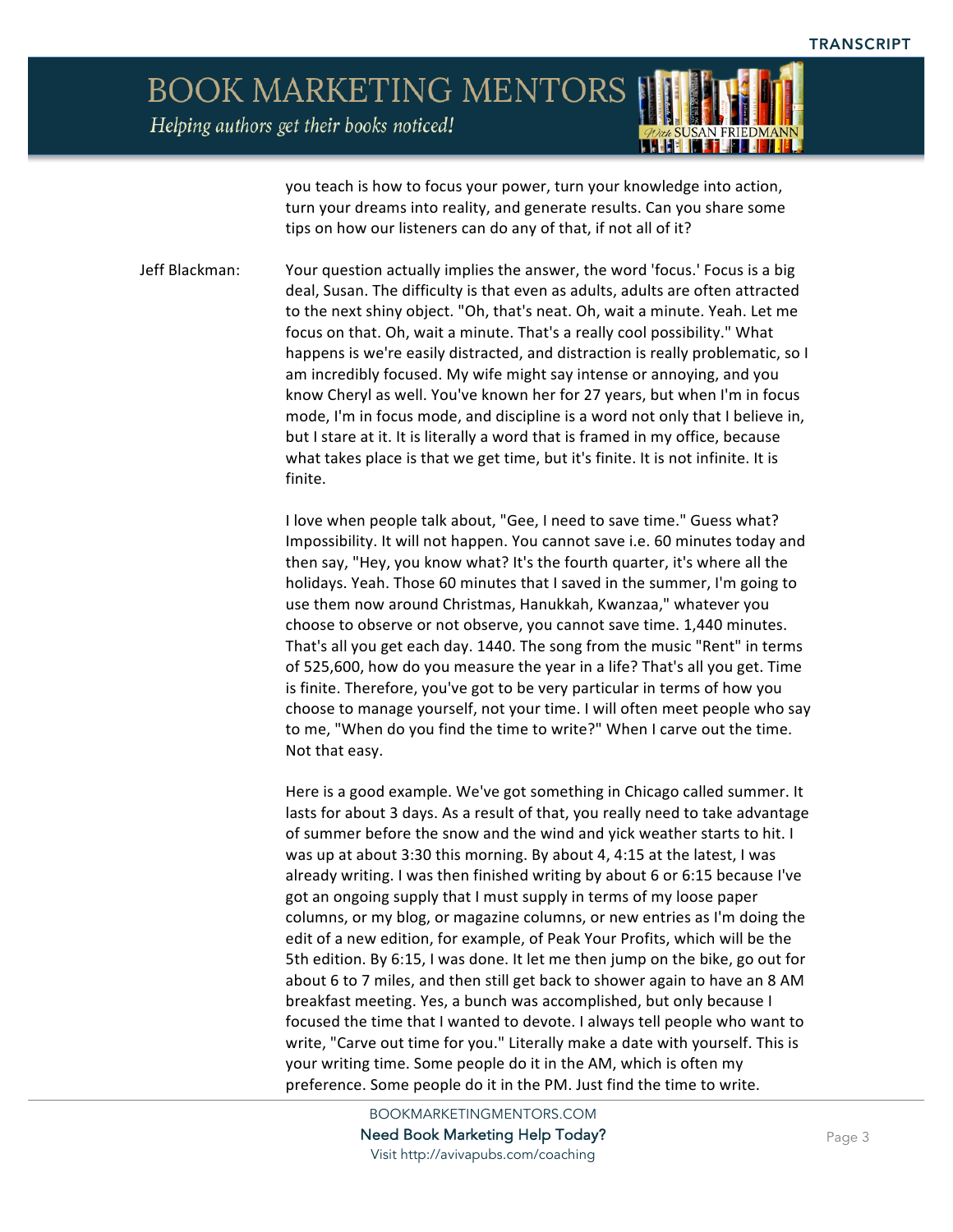Years ago, at a National Speakers Association meeting, Susan, someone who you know but I will not mention their name, this woman said to me,

"I'm really working on this book." I go, "Well, super." She goes, "This is the year that it's going to come out." I go, "That's exciting." I said, "Out of curiosity, how long you been working on the book?" Her response, "10 years." It just wasn't going to happen, because she didn't allow herself the focus, the discipline, the carving of time to make that something of significance, an initiative, a priority, in her life. Writers need to write. If you want to speak, speak. The only way you get really good at something is by doing it over and repeatedly learning from mistakes, and one other key thing to focus is, that also includes creativity.

What I mean by that is be observant of the world. Pay attention. Open your eyes. Look. Listen. As writers, we've got the great benefit of being able to eavesdrop on conversations and that allows us to, "Uh-huh. I can use that, either in a book, a column, in an article," whatever it might be. Very simple example. One of my books is called "Carpe AM, Carpe PM: Seize Your Destiny." Yes, it's a play on 'carpe diem', seize the day, but that wasn't the inspiration for the book title. The book title's inspiration came from years ago, when our kids were significantly younger. We were in Orlando, so we were doing the traditional Disney thing as a family. Then I saw a bus go by that had this billboard, and it said, "Carpe PM, seize the night," and was a reference to a disco in Orlando. I went, "Whoa. I could turn that potentially into a book title." My first call was immediately to my attorney, IP attorney, fellow by the name of Mark List. Mark and I had been friends since the age of 5, and I said, "Here's what I just saw go by on a billboard. Can I adapt that without any IP concern?" Because I'm always focused on what's my intellectual property and I never cross the line to anyone else's IP because that's significant. You do always what's the right thing, always what's ethical. Mark said, "Jeff, absolutely no concern."

As a result of that one billboard, I was able to then create the title "Carpe AM, Carpe PM: Seize Your Destiny." Focus, but also be creative in terms of both listening and observing.

Susan Friedmann: That creativity as you say, and paying attention, that was brilliant. That was absolutely brilliant. This whole idea of being disciplined and focused, it's hard sometimes if you're creative. I'm often all over the place, and that focus, as you said. I make an appointment with myself because if I don't, nothing gets done. Do I always keep that? Not always, but about 80, 85% of the time I do. I feel okay about that.

Jeff Blackman: Well, life gets in the way of life. As a result, I always say to folks, "Hey,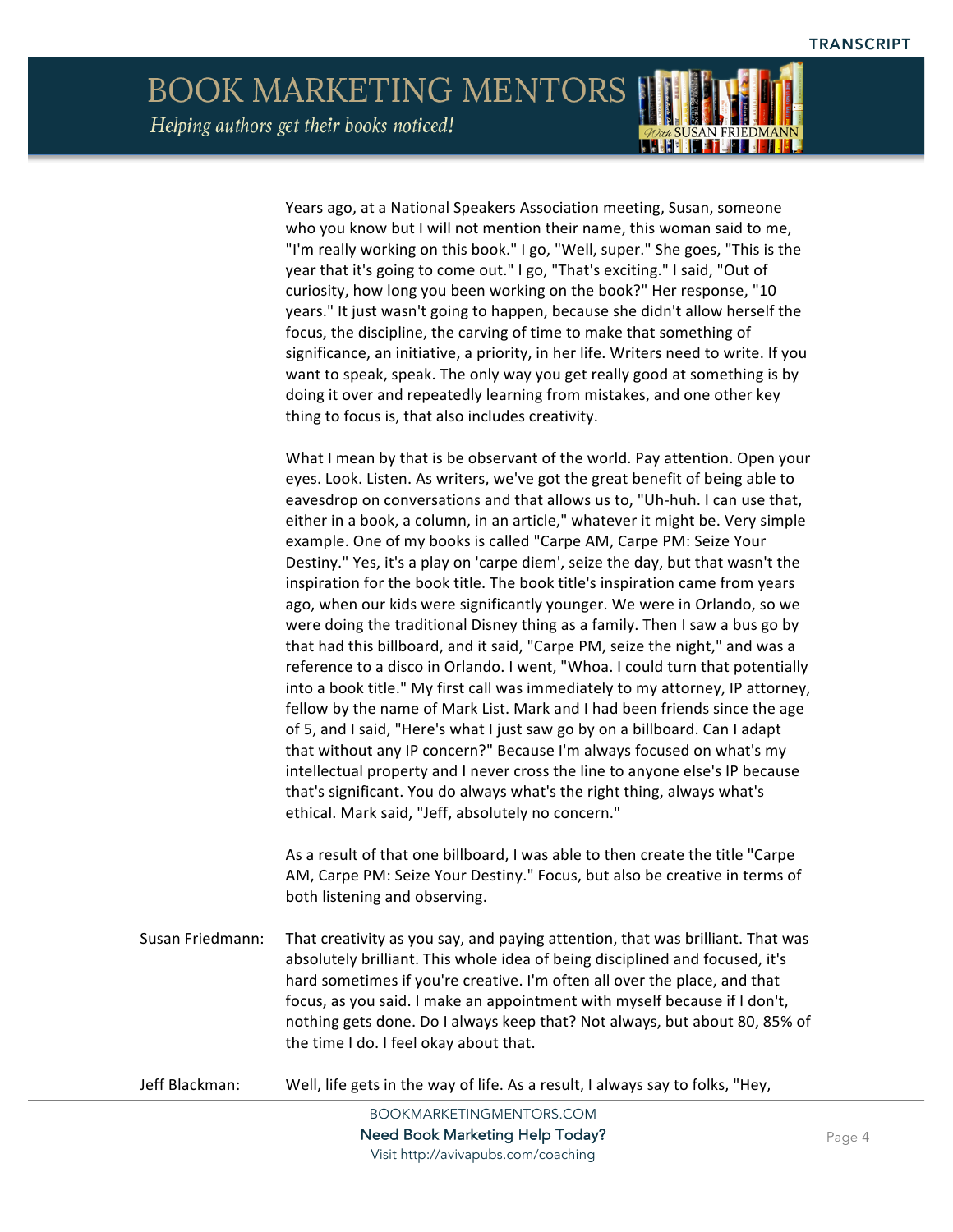Helping authors get their books noticed!



listen. Stuff is going to happen." Sometimes the stuff is going to be piled higher and deeper than we ever expected, because business will influence personal and personal will influence business, and you've got to decide what's important or what are your priorities. My priorities are pretty simple. If it's a choice between business or family, family is always the priority. As a result of that, my clients, they know that.

Years ago, when I first started my business in the 80's, that really wasn't the belief system, at least amongst a lot of guys. Women thankfully understood that principle real early, but I found that as I started to get older, and as I had children, and my clients were of the same age, and they started to have children, they started to get it, too. I remember with one client saying to me, it was the CEO of a multi-billion dollar company. He had said to me, "Hey listen, I'd love for us to be able to get together tonight." This was out of town. This was in Indianapolis, and he said, "I'd love to get together tonight, but I'm not going to be able to because I made a commitment to my daughter. I'm the coach or assistant coach of her soccer team." This conversation took place probably a week before this actual meeting in Indianapolis was supposed to happen. I said to him, "Wait a minute, you're the soccer coach?" He went, "Yeah." I said, "Well, I played 4 years of high school soccer." I said, "I also played for my fraternity before I destroyed my knees playing soccer and other sports." I said, "What if I bring my cleats, and I'll help you coach the practice?"

He said, "Are you serious?" I said, "Yeah, it'd be fun." He says, "Really?" I go, "Sure. Let's do that." What happened is we then went to the soccer practice. We left his office. We had changed our clothes at his office, went to soccer practice. I then went back to his home, and we had dinner in his home, and then literally, Susan, on his dining room table, he signed a very large retainer agreement. I'm convinced a lot of the things that contributed to that were the things that I did that were personal related.

Let me just give you a real simple business theory for everybody listening. People talk about relationships, but what happens is, they don't dig deep enough. When I talk about a strategy called relationship power. I talk about the little r and the big R. Real quickly, here's the distinction. Little r is what we talk about in terms of traditional relationship building. It's your humanity and your sincerity and your dignity and your courtesy. It's your ability to be a good person or what you and I and others might call a mensch. A mensch is just, be a good person. That's where most people stop in terms of relationship building.

You then have got to get to the big R, and the big R is being a business growth specialist, and that's where you help others do things like improve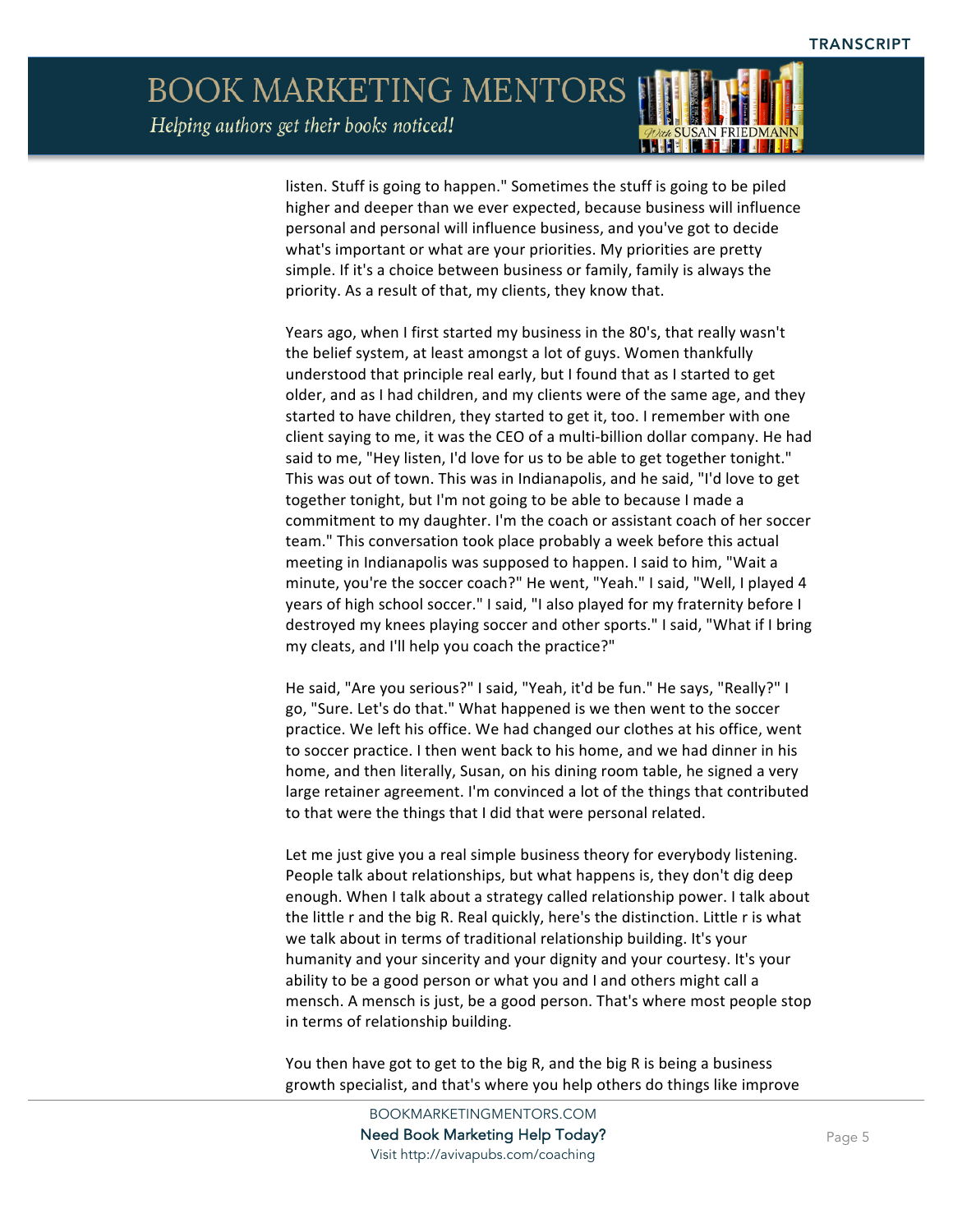**ALLE** 

## **BOOK MARKETING MENTORS** Helping authors get their books noticed!

performance, productivity, profitability, maximize gain, minimize loss. If you've only got one little r, great person, but you're one burrito short of a combination plate, that's a problem. If you've only got big R, you're really smart but not a nice person, that's a problem. If you put little r together with big R, that is a powerful combination for success, whether we're talking about speaking, training, consulting, or even writing, because when I write, and you've gotten The Results Report, my e-zine, for years, you know I focus on business stuff, but, I've got a parting section called "Coffee Break for the Mind." I'll talk about many times, my family. Something they did that was serious that's got a message, or something they did that was funny that's got a message. People tell me, they go, "Hey, we love The Results Report, but we go to the Coffee Break section first because we know guaranteed there is going to be something about your family or you will make us laugh, and we look forward to that on a monthly basis." That goes back to, help others obtain a more favorable future, help them improve their condition, and if you can do it by touching both their mind and their heart, that, too, is a very powerful combo to follow. Susan Friedmann: Let's focus on some mistakes that you see entrepreneurs and solopreneurs make. What are some of the common mistakes that you see these people making? Jeff Blackman: There's no great manna from heaven here. It's pretty simplistic because there are certain principles that always stand the test of time. That's one of the things that I always tell people is that principles stand the test of time because they should be etched in stone. That's why they're called principles. The key is how do you convert the principle into practice. Just simple things. Honor your deliverables. If you say you are going to do it, do it. There is no room for an excuse. Now. I get it. On occasion, as we alluded to earlier, stuff happens. People are very understanding, but I know on a Tuesday that I need to send to my editor a Peak Your Profits column for one of the newspapers that I write for. If I don't get it there by Tuesday, Bill is going to be shooting me an email that says, "Um, column this week?" I always honor that commitment. The only time that I have not been able to get him a column by a Tuesday because I am nuts about that deliverable, is if there's something that has taken place in my family that's medical related, that's family priority over business, Bill gets it. My clients also know before I hang up with them, or even prospects, "Okay, let's quickly review"... Here's an example, Susan. "Here are the deliverables. I've promised that you will get," and I reiterate it. "Yet I also need for you to please send me what you said you would."

Deliverables go in both directions. It is not unilateral. If you are truly to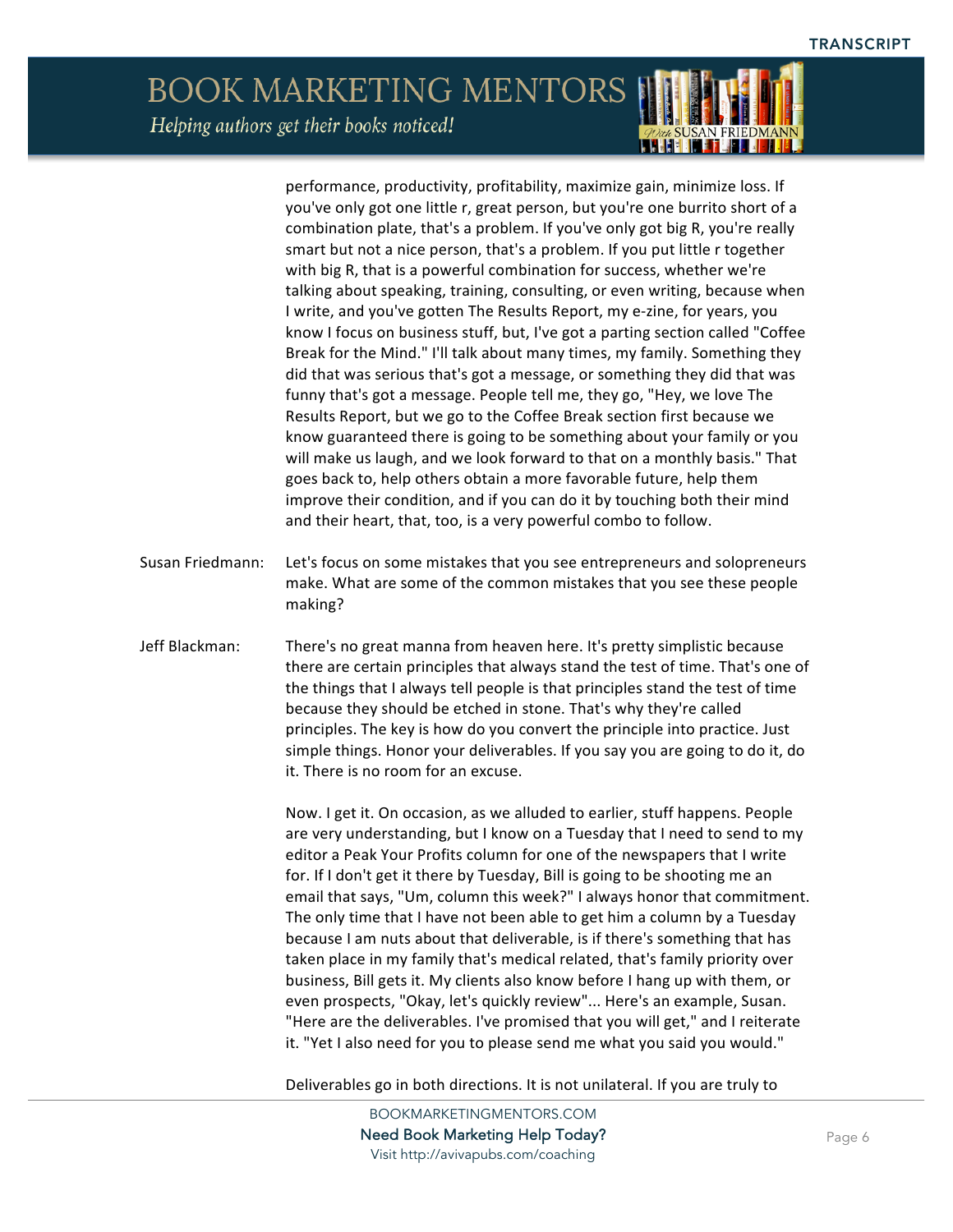have a relationship based upon the quality, then what that requires is, it work in both directions. You can't control what somebody else does. I can only control what it is that I do. Therefore, I'm nuts about deliverables, and I make sure that they're always honored. It is a very simple thing for folks to embrace, because when you do that, that catapults you. Most people talk a good game, but then they don't deliver. Unfortunately, I'll often say to an audience, "When all is said and done, more is said than done. Be a doer, not a sayer." I stress to people, "You're not compensated for intent. You're compensated for results." Grandiose plans, yeah. They're cool. They're nice, but really your results, that's what will inform the world of your achievement and your success.

**THEFT IN THE** 

- Susan Friedmann: Honor your deliverables. I like that. What other mistakes do you see people making?
- Jeff Blackman: Other mistakes really go back to something we had mentioned earlier, and that is just lack of focus, taking too many different roads to reach your destination. I'll give everyone listening what I call the world's fastest strategic plan. It really is. I spend a lot of time with clients in terms of what are your objectives, your initiatives, your challenges, your goals, how are we going to be able to measure them, what are the metrics and the analytics. That's a wonderful process. However, here is the world's fastest strategic plan. 3 questions. Number 1. Where are you? Number 2. Where you would like to be? Number 3. How would you like to get there? That's it. If you answer those 3 questions, that helps you to successfully reach your destination.

It's absurd to think that I would head to O'Hare or Midway, or you would head to any major airport near your home in Lake Placid, or go to La Guardia, or Kennedy, or whatever it might be, get to the airport, and they said, "Gee, Susan, nice to see you again. Where are you going today?" And you said, "Um, I don't know. Why don't you pick the city?" Ridiculous. We know where we're headed when we get to the airport. Not only do we know where we're headed, they give us the departure time. They even give us the ETA. We know not only when we'll take off, but when we'll land. We wouldn't fly any other way.

In life and business, people often don't do that. Very simply again, where are you, where would you like to be, and how would you like to get there. That gives you choice. It gives you flexibility. That's one other important thing in terms of a mistake... Well, maybe not a mistake, but maybe a thought process. The thought process is only control what you can control. Don't worry about other people's choices, other people's behaviors. You've got no control over them. I'll say to people, you can worry, but it's kind of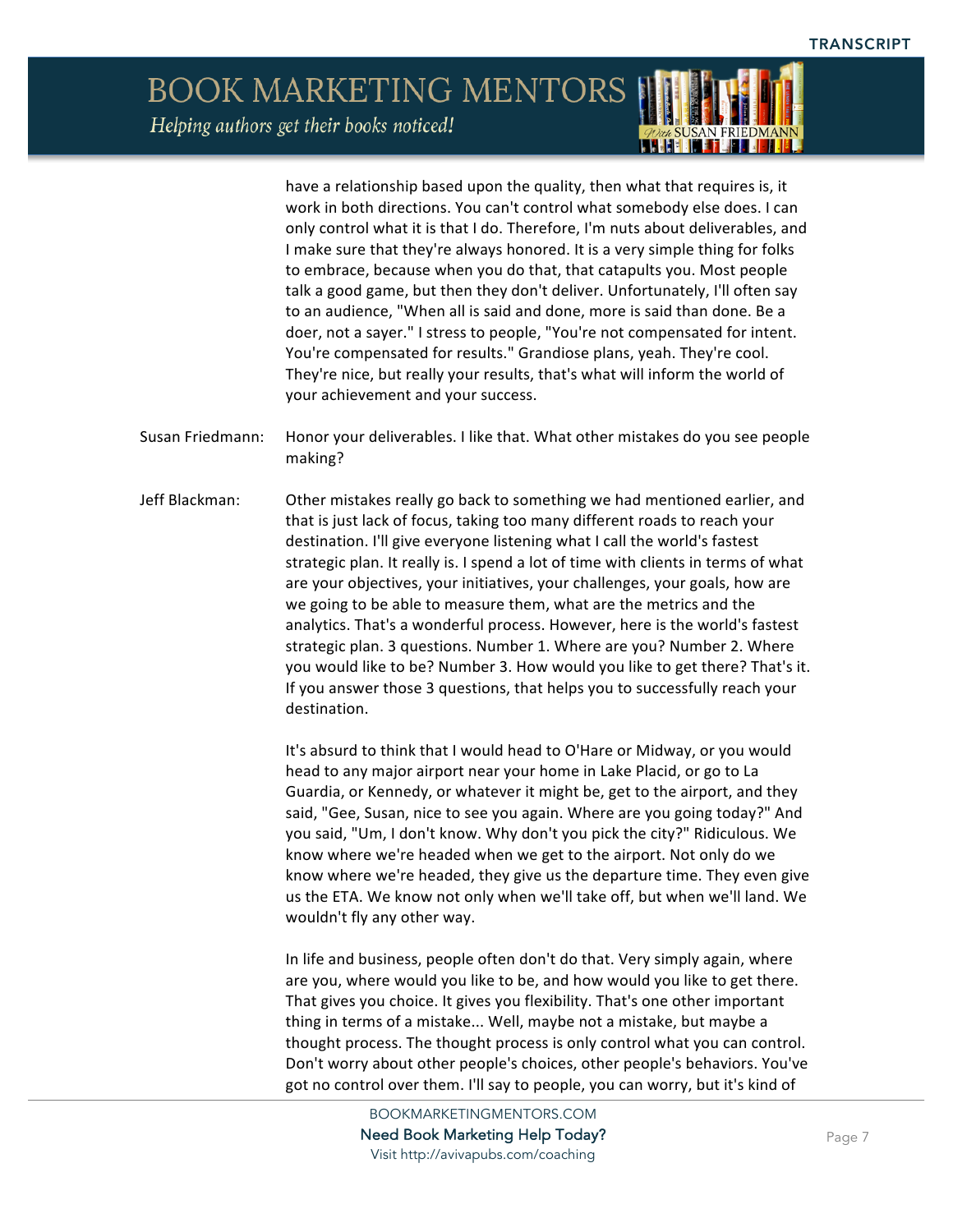*ODUA SUSAN FRIEDMANN* 

BOOK MARKETING MENTORS

Helping authors get their books noticed!

|                  | like spending time in a rocking chair. It's an interesting thing to do, but you<br>get nowhere. Rocking chairs don't go anywhere, which is one of the<br>reasons why they have rocking chairs, by the way, in a lot of airports<br>around the country. It gives you something to do to spend idle time as you<br>wonder, "When is my flight taking off?" That rocking chair doesn't get you<br>any closer to the gate or your destination. Forget about worry. It doesn't<br>help you solve.                                                                                                                                                                                                                             |
|------------------|--------------------------------------------------------------------------------------------------------------------------------------------------------------------------------------------------------------------------------------------------------------------------------------------------------------------------------------------------------------------------------------------------------------------------------------------------------------------------------------------------------------------------------------------------------------------------------------------------------------------------------------------------------------------------------------------------------------------------|
|                  | One other thing related to a thought process. I do this on a regular basis if I<br>have a challenge personally or professionally. I think of John Wooden<br>(check). Your listeners might be familiar with John Wooden, the great<br>coach at UCLA of the men's basketball team. He won multiple<br>championships. I think it was actually 10 championships he won at UCLA.<br>My favorite quote from John A. Wooden, Susan, is that things work out<br>best for those who make the best out of the way things work out. I love<br>that-                                                                                                                                                                                 |
| Susan Friedmann: | Powerful.                                                                                                                                                                                                                                                                                                                                                                                                                                                                                                                                                                                                                                                                                                                |
| Jeff Blackman:   | -because it places total responsibility on the individual. I'm accountable,<br>not you, not the economy, not a publisher or an editor, me. I'm totally<br>accountable.                                                                                                                                                                                                                                                                                                                                                                                                                                                                                                                                                   |
| Susan Friedmann: | Extremely powerful, and pleased I pushed you, because those 3 questions<br>are dynamite. Absolute dynamite, so thank you. What's the best way for<br>our listeners to get ahold of you and find out more, and maybe even use<br>your services?                                                                                                                                                                                                                                                                                                                                                                                                                                                                           |
| Jeff Blackman:   | Well, gosh, how nice. One of the things is, first, let me make something<br>available to folks that will help them, if they'd like to get the Results Report,<br>and since they are focused, like me, on the words that they use. I think it<br>was Joseph Conrad who years ago said, "If you give me the right word and<br>correct accent in which to speak it, I can move the world." Let's see if you<br>and I together can help folks move their world. Here's the game plan. If<br>folks send an email to jeff@jeffblackman.com I'll give you that once<br>again, jeff@jeffblackman.com, jeff@jeffblackman.com, if they put in the<br>subject line, Susan, simply 2 words, "Susan rocks," that's it, "Susan rocks-" |
| Susan Friedmann: | Yay.                                                                                                                                                                                                                                                                                                                                                                                                                                                                                                                                                                                                                                                                                                                     |
| Jeff Blackman:   | I'll know what that means. What that means is a couple of things. One, we<br>will send them a list of 189 words and power phrases that they can use in<br>whatever they choose to write. In addition to that, we will also send them a<br>link to The Results Report Archives, so they can see The Results Report,                                                                                                                                                                                                                                                                                                                                                                                                       |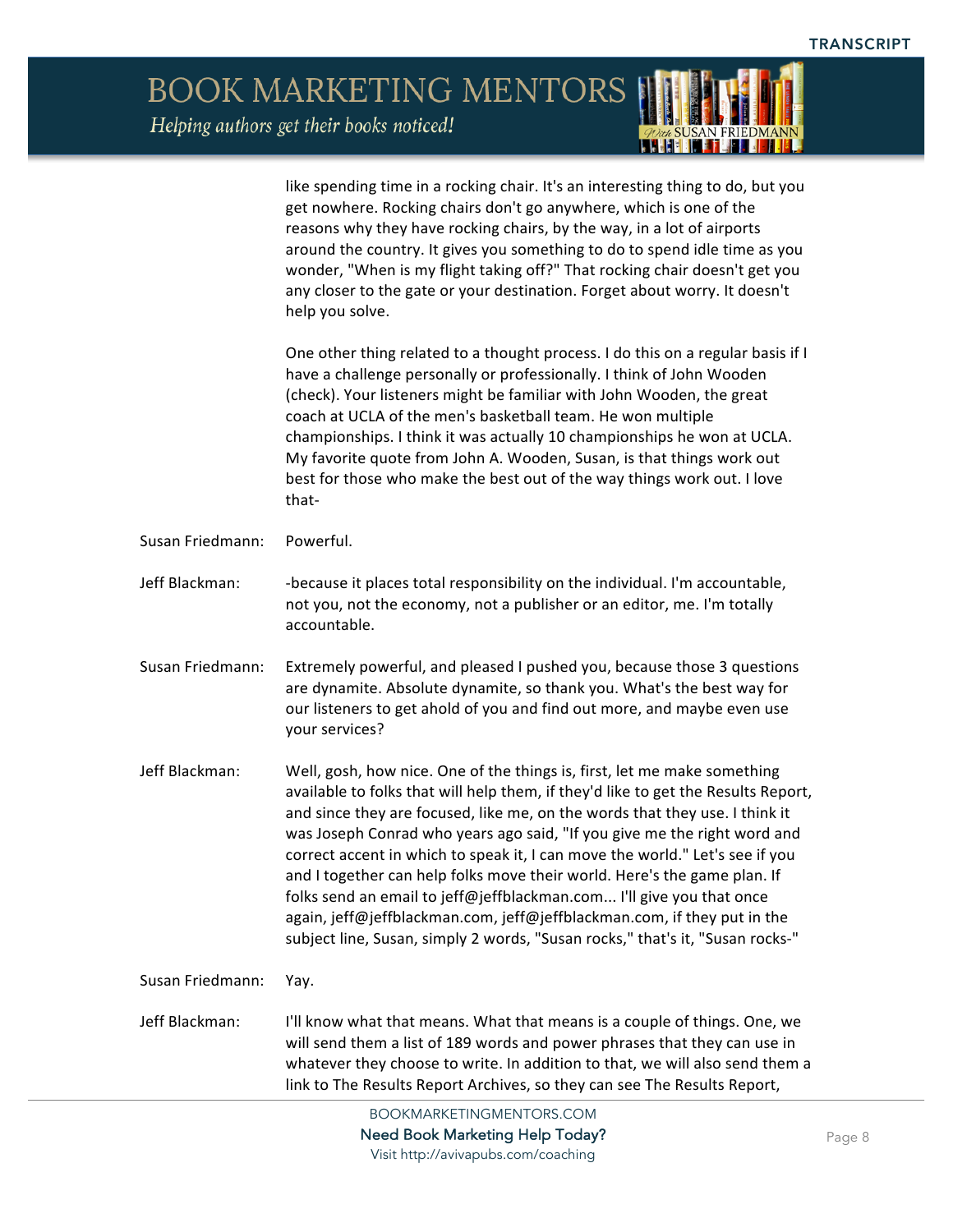Helping authors get their books noticed!



which I have now written since 2000. That's what, 16, 17 years, and that also means that we'll add them to what we call our virtual family. When the next issue comes out, they will get that on a regular basis. Subject line, "Susan rocks," jeff@jeffblackman.com. We'll send them 189 words and power phrases, a link to The Results Report, and we'll get future issues.

- Susan Friedmann: I'm the first one who's signing up. Any words that I can use, I love power words, emotion words. I love those lists. I collect them. Thank you, and Jeff, if you could leave our listeners with a golden nugget of information, what would that be?
- Jeff Blackman: It's a reiteration of a message that I've shared before, and plain and simple, take action. As I mentioned earlier, be a doer, not a sayer. Focus not on intent. Focus on results. Words like 'try' are interesting, but they don't get you any closer to your destination. Define what is your destination, because then the journey becomes incredibly rewarding, not just for you, but for others, because you're making a difference in their lives. When you do that for others, then the residual benefit is you, too, get to make a difference in your life.
- Susan Friedmann: That takes us back even to the fact of your focus and that discipline, because if you define that destination, I think that'll help make the focus and discipline so much easier. Would you agree?
- Jeff Blackman: Absolutely true. All those things work together. People always want, Susan, the silver bullet, or if you will, yes, to some extent, the golden nugget, but there's never one thing. It is always a combination of things. It's never one thing that catapults someone to success. That concept of an overnight success, I don't know what that means because I was not an overnight success. You and I have discussed this topic before. Whatever success I've been blessed with [inaudible 00:26:43] in this business is because I did a lot of little things over a long period of time that led to eventual success. We do not have time in this podcast to discuss all the things that I've attempted that didn't work, but it's through those mistakes or those failures that I learned the lessons, and I've been surrounded by people who can also be brutally honest with me. They'll say something like "JB," that's what friends will call me, "JB, are you nuts? That's stupid." By the way, that is a question that I post to my clients. That is, "How do you want me to communicate with you, client? Do you want me to be honest, or diplomatic?" They always say, "Be honest."

I never use those words, because I always am. When you're always honest, you never have to say, "Let me be honest, I will be honest, let me be frank, I'm going to be candid," you never have to say that. Be brutally honest with